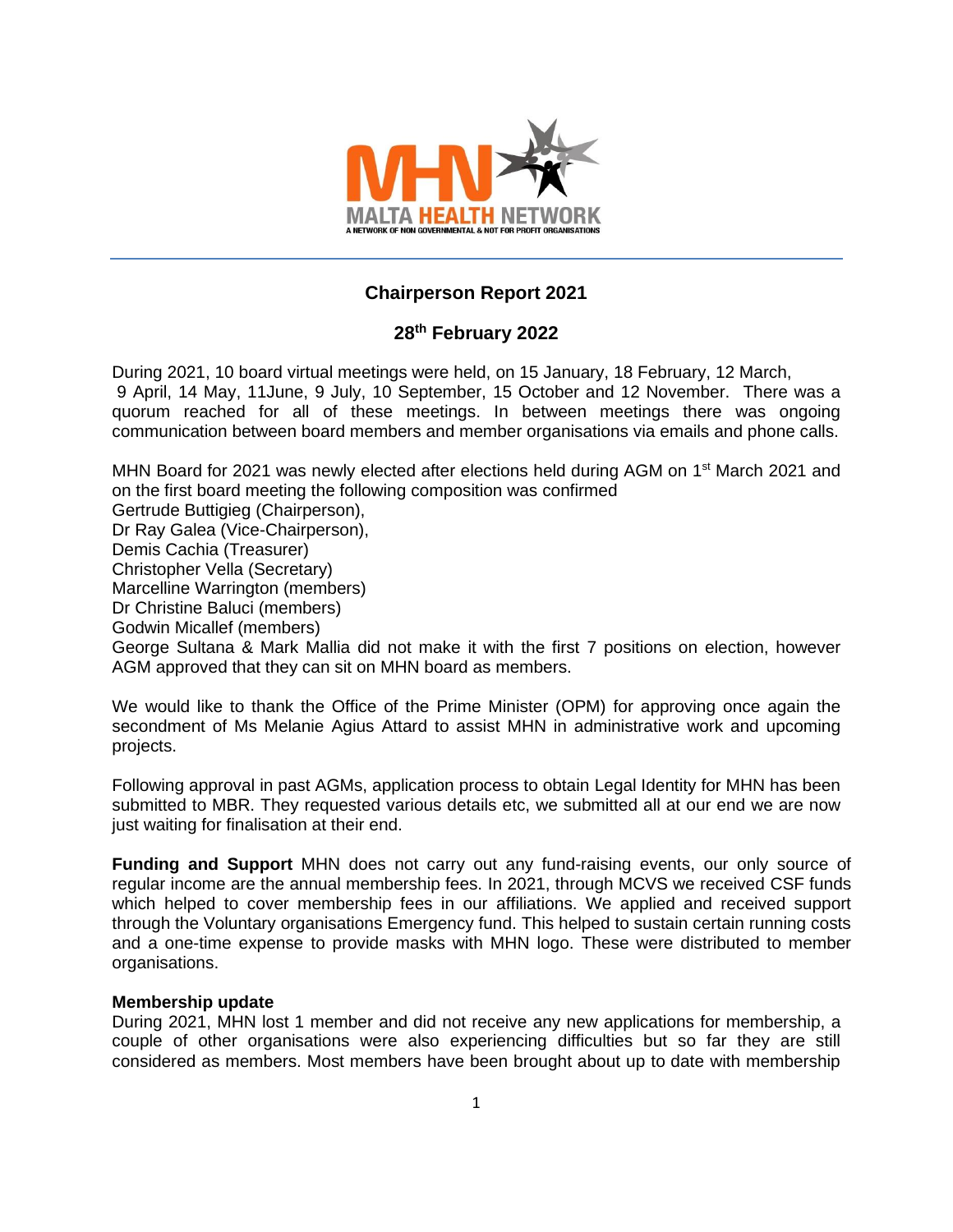fees. Should any organization experience difficulties with paying membership due to the current situation please approach the board in writing.

### **Members' concerns:**

# **Activities on Local Level**

MHN received concerns about issues with availability of medicines through POYC system from ADHD and Epilepsy Support Group. These queries were discussed separately, and organisations directed accordingly however this led to MHN board to decide to look at the issue deeper. In November 2021 we held a web meeting with members where access to medicine and access to services was discussed. Later a position paper was put together following feedback received. This has been circulated with members and will be up for discussion and approval during AGM.

# **Meeting with Important Stakeholders:**

MHN was represented at Stakeholder Consultation Session in relation to Malta's Sustainable Development strategy 2050 & Action plan 2030. We were also invited to participate in Malta Medicines Authority Stakeholders meeting in preparation of MMA Strategy.

# **Collaboration with other entities:**

MHN kept collaboration with SOS Malta on COVID 19 volunteers. The volunteer pool got smaller, but a fresh call was issued in 2021 for Volunteers to assist with vaccination hubs. Some statistics on volunteers and time given. However, this is not complete as most of the coordination was being done by SOS Malta and at a point we were not receiving anymore the log sheets by volunteers.

|   | Name of Hub, place of volunteering | <b>Total hours</b> |
|---|------------------------------------|--------------------|
|   | Vaccination hubs (March-December)  | 740 hrs            |
| 2 | Contact Tracing team (Jan-March)   | 153 hrs            |
| 3 | Control Master (Jan-March)         | 490 hrs            |
| 4 | Ta Qali Hub ( Jan-March)           | 496 hrs            |
| 5 | Admin Staff (Jan)                  | <b>124 hrs</b>     |
| 6 | Case Management (March)            | 33 hrs             |
|   | St. John Ambulance Staff (March)   | 12 hrs             |
|   | <b>Total in all</b>                | <b>2048hrs</b>     |

# **Statistics of volunteers for 2021 who worked at the Hubs.**

# **Total number of volunteers for 2021**

|   | <b>Volunteers</b>        | Amount         |
|---|--------------------------|----------------|
|   | Active volunteers        | 92             |
| 2 | <b>New Applications</b>  | 49             |
| 3 | St. John Ambulance Staff | 16             |
|   | <b>Total in all</b>      | 157 volunteers |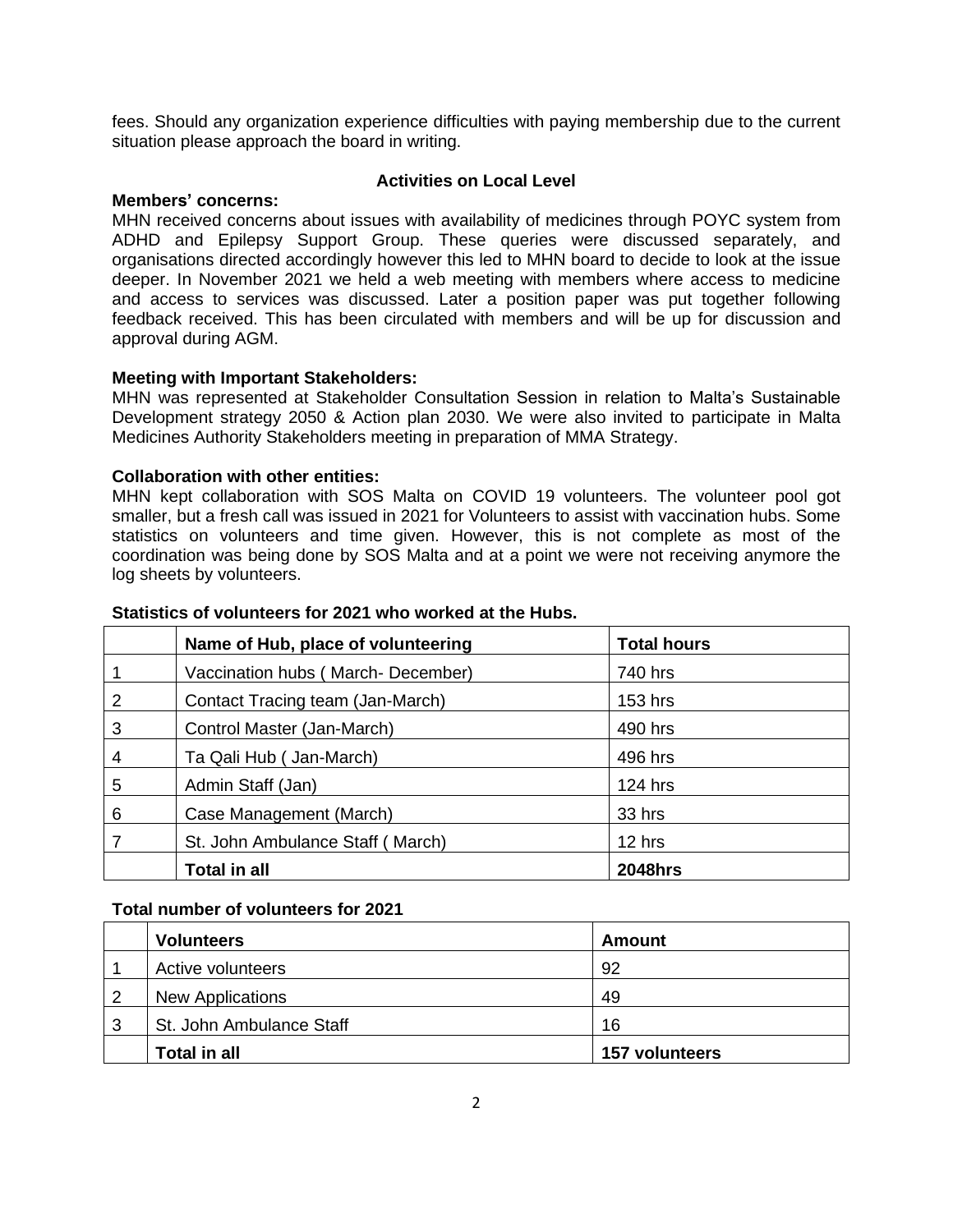**Researchers from MCAST** approached MHN for our support for an application for funding through Excellence Programme Fund through ESPLORA. The projects was to develop an Integrated Simulation and Assessment in Donning and Doffing for healthcare professionals (ISADD). MHN supported this and project was successfully executed. Details of the project are available on our website.

**Contacts on Cancer matters:** MHN representatives has a virtual meeting with MEP Cyrus Engerer following his appointment in EU Parliament on the Cancer Platform, this was a very constructive meeting and he took interest in the ideas we shared.

European Cancer Patient Coalition invited MHN to support and endorse COVID-19 and Cancer joint letter. We have also asked member organisations to endorse this letter which was then sent to the Deputy Prim Minister Hon. Chris Fearne, Shadow Minister Hon. Stephen Spiteri and MEP Cyrus Engerer as policy makers. Further to this on 14 September MHN joined the launch of the Time to Act- COVID 19 campaign in order to raise awareness on the impact of COVID on Cancer patients. MHN was asked by Emanuele Cancer Foundation to participate in this and GB represented MHN and spoke primarily on the rights of the patient.

**Erasmus + project on Health Promotion and Prevention:** Following participation in Patients' Rights day event organised by ACN online in May 2021, we got in touch with the Spanish platform - Platforma de organiziones de pacientes. Later in the year they approached us to be partners in an Erasmus + funded project. The aim of this project is to promote health and disease prevention including immunisation and other more. MHN will be responsible for dissemination of information generated through the project in Malta. Towards the end of 2021 we were informed that the project was selected for funding and we will be working with the Spanish organisation on the project in the coming months. As a result of this we invited the Spanish organisation to submit an abstract for the MAPHM symposium held in November 2021. They did submit and presented a paper about research they carried out about the impact of COVID-19 on Spanish patients.

**Air Quality Plan sub-committee:** As MHN we were approached by MCVS upon a request from ERA to submit a nominee on behalf of Public Health organsations on the Air Quality Plan subcommittee. We approached our members MAPHM who nominated Dr Roberto Debono to sit on this committee. –

**Events by Servizzi Ewropej Malta (SEM)** (Meusac) organised events on the European Conference. One such event was on health- Unjoni Ewropea tas-Saħħa- GB participated in this event together with other representatives from the sector. GB mentioned that Health is important and it cannot be left out. GB also mentioned that it is important to think about other pandemics around us such as obesity and mental health. A recording of this session is still available on the SEM Facebook page. The European Conference is now drawing to an end and conclusions and recommendations will be published over the coming months. MHN will be collaborating with SEM to see that health remains on the agenda. Following this event GB was invited to participate for a short interview on programme organised by Malta Employers Association – MEA which was aired on TVM towards the end of 2021.

**Cross Border Health Care Directive** During this year the EU Commissioner held a Consultation process on Cross Border Health Care Directive- there were various ways of one could give feedback. However MHN was contacted directly to see if MHN has been involved by authorities on the implementation of the directive in Malta. To which it was easy to reply that we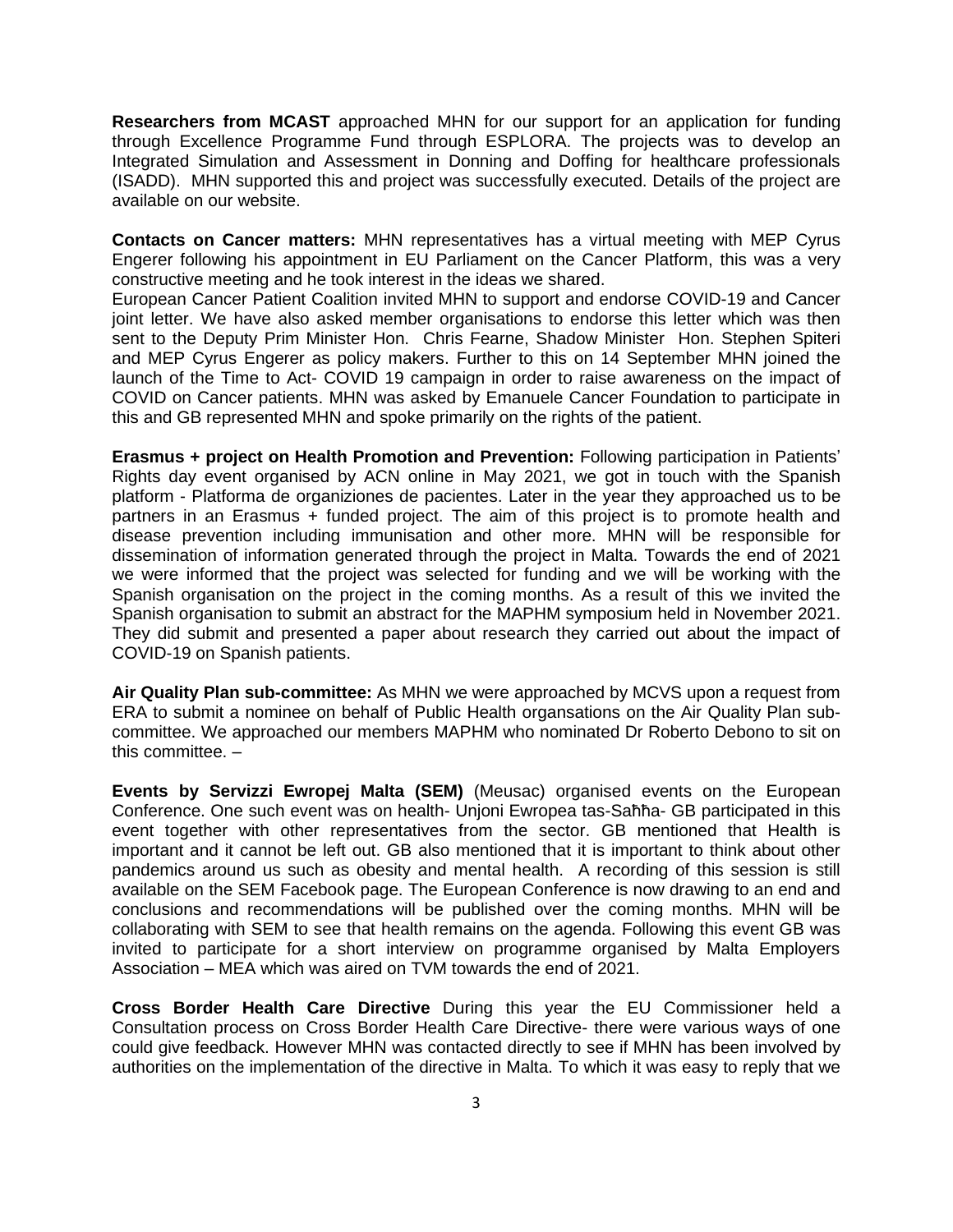were not involved at all. Late in 2021 we were approached by the staff working on the European reference Network point in Malta. This is mostly beneficial for person who suffer from rare diseases. They gave an overview where they have arrived with the European Reference Network. This has never been used in Malta up till now as they do not even know how it is going to work. MHN will mainly act as a contact point rather than centre of excellence. MHN will act as a bridge to raise awareness and when they have all the information MHN will send email to our members to organise some form of training on how this is going to work.

**Contribution to the Smoking and Health Advisory Committee**: in 2021 GB was once again nominated as patient representative nominated on committee, however due to the COVID-19 pandemic this committee did not meet at all during 2021.

**Life Insurance for chronic patients:** The other matter which was on MHN Agenda for 2021 was the issue of Life Insurance for chronic patients. An online meeting was held where all members were invited. A meeting was then held with Ms. Samantha Pace Gasan - Commissioner for the rights of persons with a disability in order to get an update on work which has been carried out, so we don't re-invent the wheel. This matter was also discussed over a virtual meeting with MEP Cyrus Engerer and he assured that by the end of the year a white paper will be issued on the right of insurance but this will mainly apply only to cancer patients. Later MHN requested meetings with Hon. Roderick Galdes and Hon, Julia Farrugia Portelli. The latter never met MHN. However, Hon Roderick Galdes did meet up with MHN representatives. We were presented with a draft operation manual of a scheme which was being prepared by his ministry called 'A New Hope'. MHN agreed to this scheme which will give support to persons who have issues in getting a life-insurance policy to buy a property. It was agreed that MHN will have a representative on the Consultation committee which will be meeting to review the scheme from time to time.

**Visibility:** We have kept website updated as much as possible. There was a positive response by members to promote their events via Calendar and we are willing to keep doing this and improve. We have also used Facebook page extensively to spread out messages.

**Patient rights Day:** For Patients' Rights day we organised a webinar on 19th April where we had speakers from EUPATI who spoke about the EUPATI training programmes which are now available for free on the [EUPATI Open Classroom.](https://learning.eupati.eu/) The Fellowship programme is still available but that is at a cost.

**World health day 9th April**: Following an invitation by Vivian Corporation Malta and Directorate for Health Promotion and Disease, we were included in campaign for World Health Day. The campaign included a billboard set up at Marsa which was followed by videos done to promote healthy lifestyle. These are available on MHN You tube Channel and will be available on MHN website

We were invited to promote World Lung Day- by trying to help persons Setting up Lung Organisation- however we had poor response for this and did not manage to proceed.

**COVID Recovery Plan**- MCVS subcommittee discussed report and sent to Hon. Dr. Owen Bonnici. Gertrude Buttigieg being the elected representative on MCVS for the sectors of Health & disability – coordinated the aspect of health impact in this report. Recommendations were put forward including those of having hubs in the community so that they can help the clients as Covid 19 not only had an impact on the aspects of culture but also on environment and these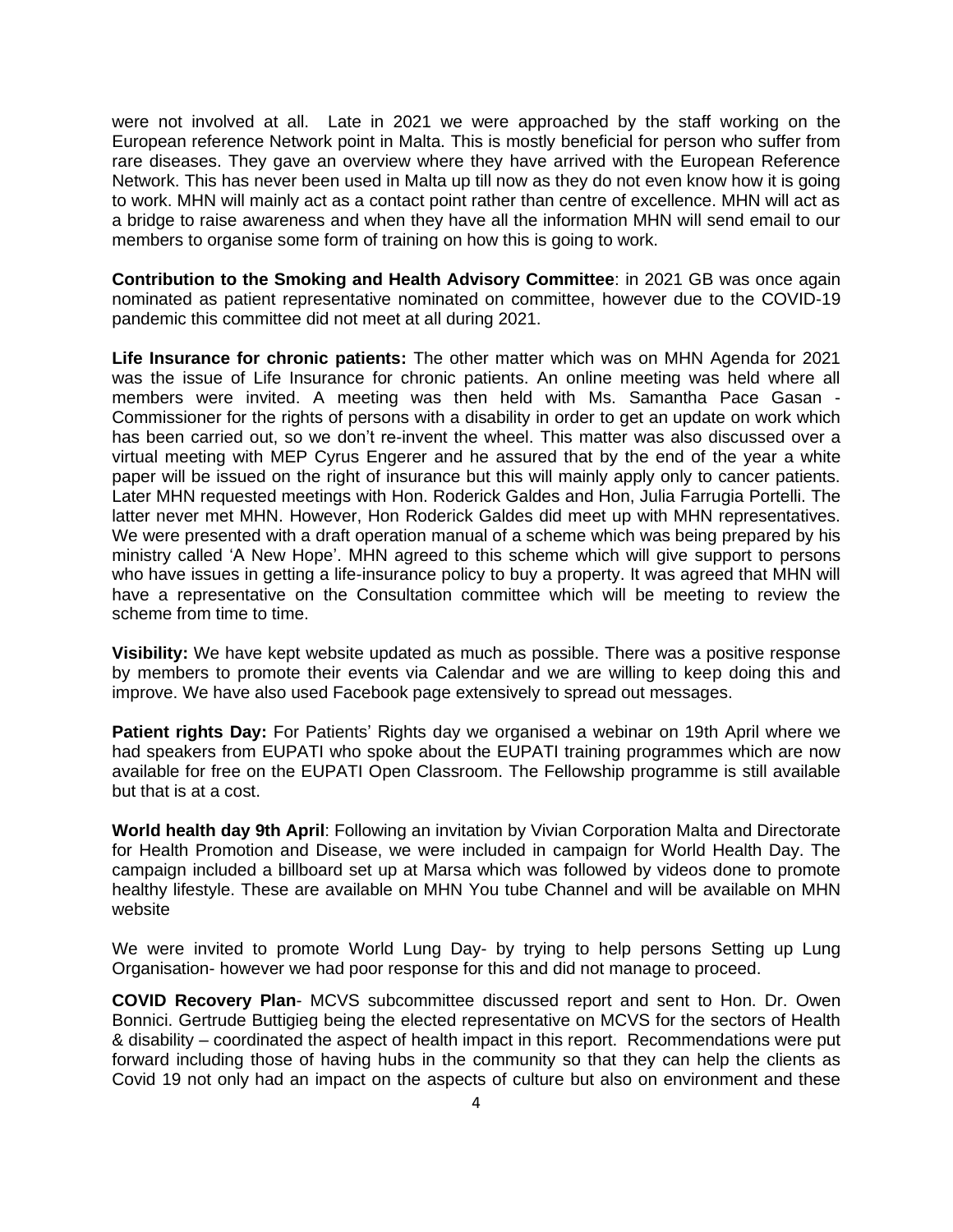had an impact on our health. Unfortunately, none of the recommendations put forward were included in the government plans.

MHN Chairperson was invited on TVM to give a reaction to the State of the Union Speech on 14th September, considering the impact Health had on Europe in general in the past months. Also during the State of Union several initiatives targeting health were announced including the European Emergency Response Action to have an action plan ready should there be other emergencies in the coming years.

**MCAST freshers' week**- MHN responded to opportunity offered by MCAST to have a stand during Fresher's week and response was good. 3 MHN members also participated in this Richmond Foundation who attended every day and Caritas Epilepsy, ARAM attended once while ADHD Malta also took part in our stand and they participated twice. It was an opportunity to promote the individual groups and MHN in fact Malta Life Network showed interest in joining MHN, so far have not submitted an application.

#### **MHN Projects**

### **Patient -Doctor Questionnaire**

MHN launched a Questionnaire on patient-doctor communication. This was planned as a pilot project for a bigger project possibly funded through VOPS. However, there was very low response by participants that it was not valid to proceed. This was very disappointing despite lots of efforts done to encourage patients to respond.

#### **SIP Malta:**

SIP Platform/SIP Malta: GB mostly and at times CV have been participating in online meetings and one to one meetings which are on-going by SIP Platform. Pain is to be included in the meeting cancer plan. MHN has also signed an MOU with SIP committing our ongoing commitment to participate in SIP Europe platform. The right to insurance document has been sent to GB and the document mainly specialises on cancer and by 2025 it is to be placed on legislation at EU level. We co-hosted a webinar on 7th September on raising of awareness on Employment and Pain. This event was supported by EU-OSHA which promoted a newly launched campaign on healthy workplaces Lighten the Load. There are resources available also in Maltese as part of this campaign. Unfortunately, the Maltese version is not too user friendly but we can still make it available on MHN website.

Another webinar was held on the 28 October 2021 and the role of MHN is to disseminate information to participants, and also to disseminate information on social media through the MHN Facebook page and MHN website. This meeting also included the participation of MEP Alex Agius Saliba, who is the Co-Chair of the European Alliance Brain, Mind & Pain, member of the European Parliament Inter group on Disability. We had alerted ourselves this role of the Maltese MEP, and we joined an introductory meeting with him prior to this event. MEP Alex Agius Saliba.

#### **European Patient Academy for Therapeutic Innovation (EUPATI):**

MHN has kept it's commitment in the EUPATI as one of our projects. We need to update some content about EUPATI on MHN website and keep promoting EUPATI in Malta. During this year Christine Montague graduated as a EUPATI fellow following successful completion of the training course. We have signed an MOU with EUPATI outlining our terms of affiliation given our limited human and financial resources. Mark Mallia has been appointed as our designated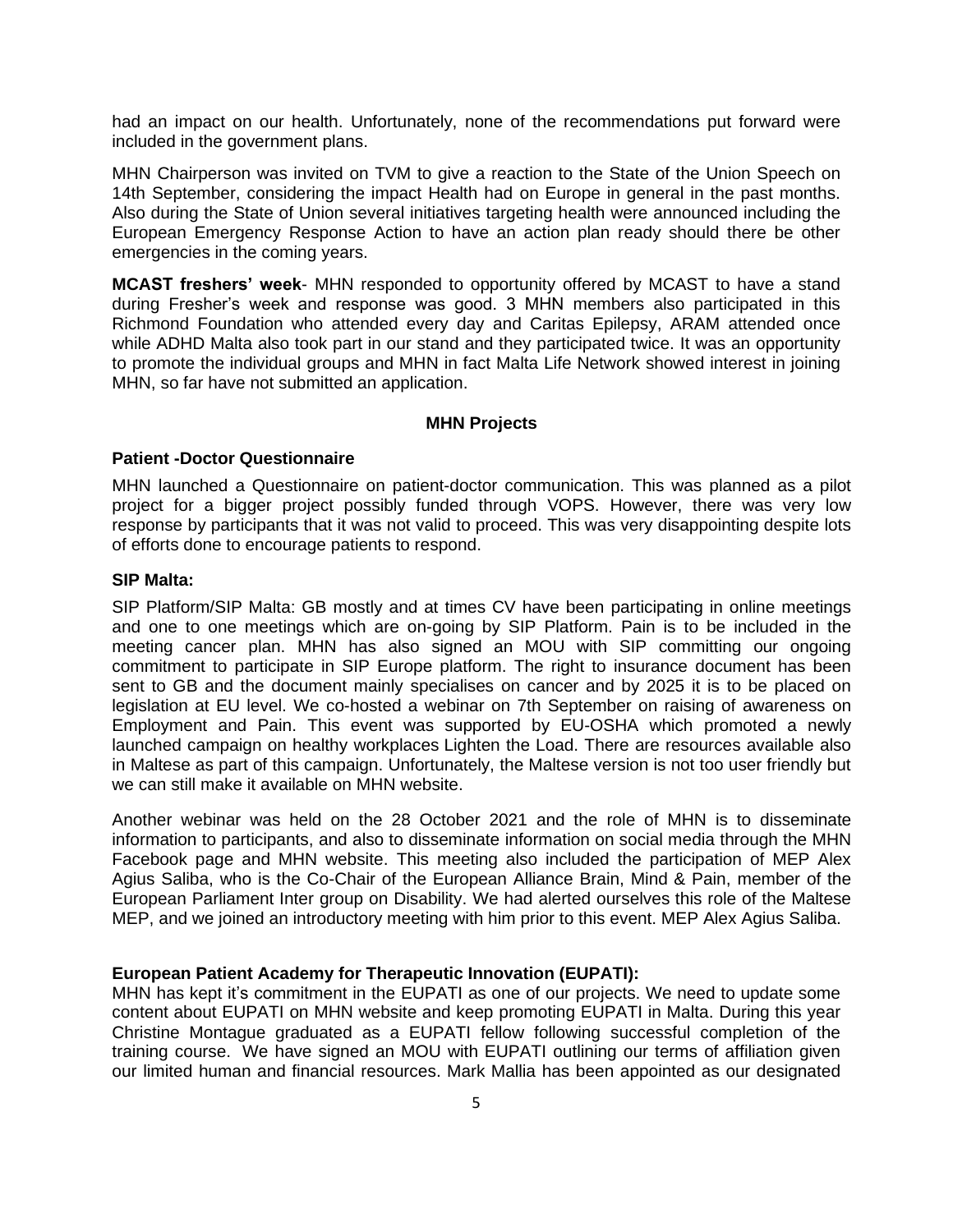contact person for EUPATI. We disseminate to members any events or information coming through the project and hope that this is considered useful.

#### **MHN affiliations**

**European Patients Forum (EPF):** MHN has kept its membership in EPF thanks to the support received through Civil Society Funds.

EPF honoured MHN with a certificate of recognition of 10 years membership, we have disseminated this through our website and social media.

In February we joined the extraordinary general meeting 2021 to approve some changes in order to hold the AGM virtually. This was held on 17th April 2021 and we were represented by Demis Cachia.

EPF organised Patient advocate Seminars and GB and Mary Vella of ARAM participated in these interesting seminars. GB and Mary Vella used the item of Life Insurance as the lobbying exercise and it was good practice.

EPF congress was held virtually in October 2021, up to 10 people were allowed to register for free, we were informed that up to 6 people from Malta have registered and participated in the Congress.

Leadership training opportunity by EPF - Mary Vella from ARAM was accepted to participate in this training and she successfully completed the training.

We were invited to join the H20 PROJECT: We identified members for this project 2 from Chron's and Colitis, 1 diabetes, 1 from Lumier Support group & 1 from Breast Care Support group Europa Donna but we do not have any reports on progress on this project.

EPF youth summer camp- we sent invitation to organisations to nominate youths for this opportunity but there was no response from members.

*COMPARE EU*: this is a project of EPF in which MHN has been participating for the past 2 years. The ultimate objective is to provide web-based material for patient self-management in the conditions of Diabetes, Chronic Obstructive Pulmonary disease, Chronic heart conditions and Diabetes. There are 5 Maltese representatives who regularly attend online meetings and contribute to the project. The last activity in which they were involved was correction of the Maltese translation of documents which will be published for general public. The project should close by end 2022.

### **Active Citizenship Network (ACN):**

MHN participated in Patients' Rights day online event organised by ACN in May 2021. During 2020-2021 we participated also in the ACN Cardiovascular Prevention project which involved online training and this was concluded in 2021. ACN carried out research and information campaign on routine vaccination and the impact of vaccination during COVID.

**ISAL Foundation:** This year we only worked on the promotion of World Day Against Pain in September.

### **European Public Health Alliance (EPHA):**

MHN has kept its membership in EPHA thanks to the support received through Civil Society Funds. We have supported a letter sent by EPHA to push policy makers for more funding for the